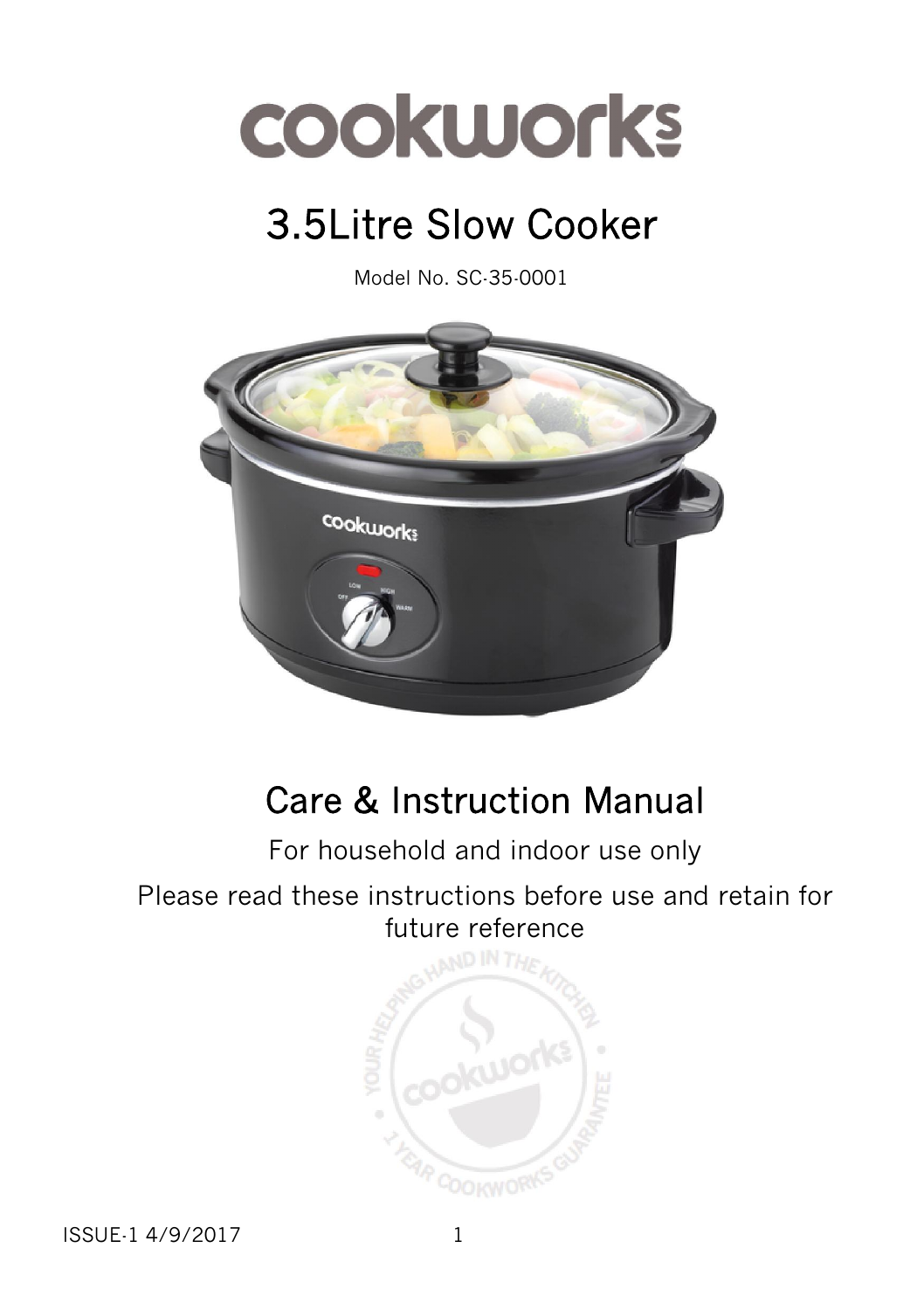# Electrical safety

- You should only plug the appliance into a 220V‐240V AC, 50Hz supply. Connecting it to other power sources may damage the appliance and will invalidate the guarantee.
- Switch off and unplug when not in use and before cleaning the appliance.
- Keep the appliance and its cord out of reach of children less than 8 years.
- Do not allow children to use the appliance without supervision.
- This appliance can be used by children aged from 8 years and above and persons with reduced physical, sensory or mental capabilities or lack of experience and knowledge if they have been given supervision or instruction concerning use of the appliance in a safe way and understand the hazards involved. Children shall not play with the appliance. Cleaning and user maintenance shall not be made by children unless they are older than 8 and supervised.
- Keep the cooker housing, cable and plug dry and away from areas where it is likely to get splashed. Never immerse in water.
- Do not pull on the cable to disconnect from mains supply.
- Do not operate the appliance if damaged or after it malfunctions. In the event the supply cord is damaged, in order to avoid a hazard it must only be replaced by a qualified service engineer, with a suitably approved part.
- This appliance must be positioned so that the plug is accessible and the plug socket is within easy reach of the power cord.
- The appliance is not intended to be operated by means of an external timer or a separate remote-control system.
- This appliance must be plugged in to an earthed socket outlet.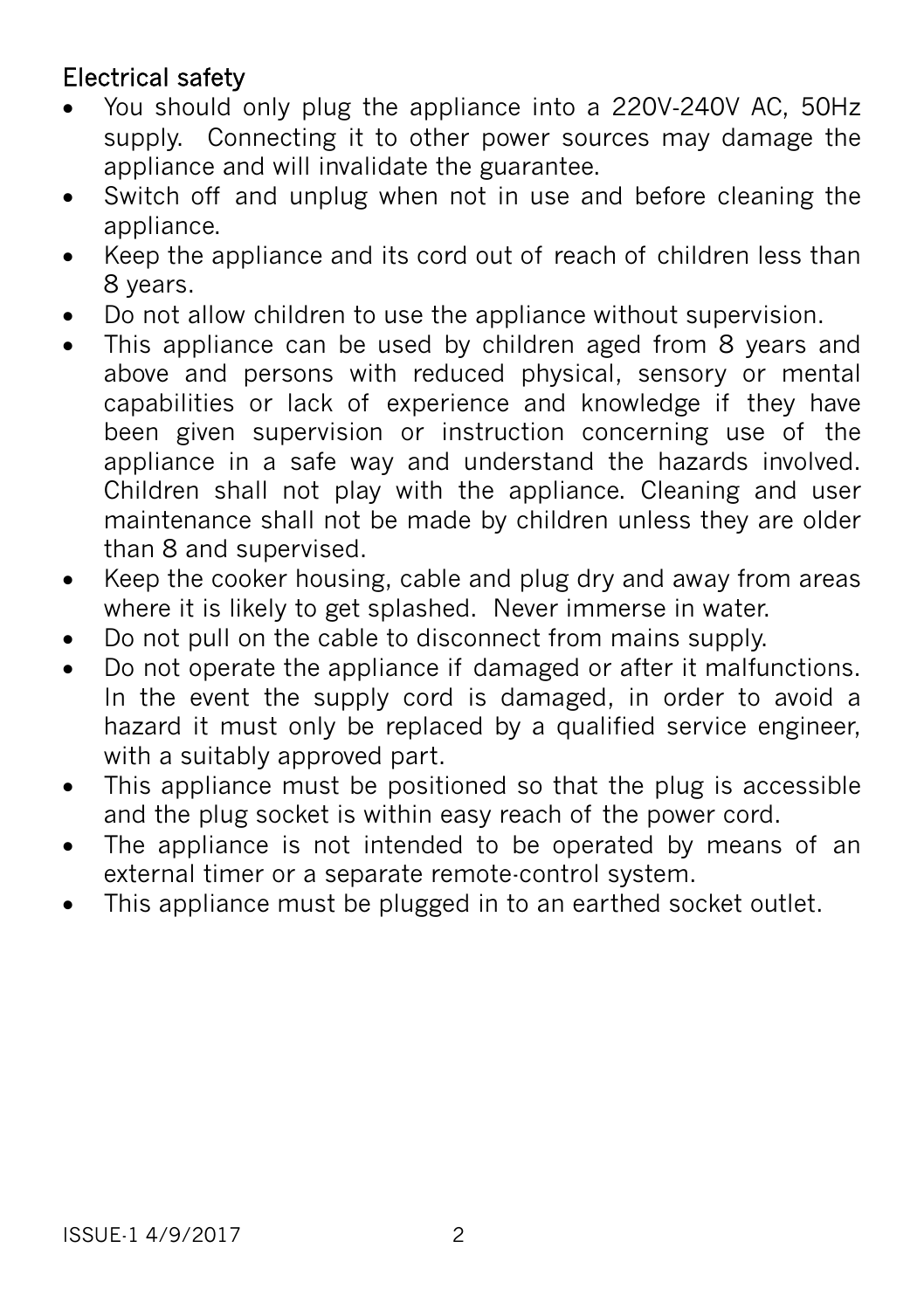# Warning!

- This appliance is intended exclusively for use in domestic households. It is not suitable for commercial use.
- Do not place the slow cooker housing on or near a hot gas or electric stove. Do not place in an oven.
- Do not cover and allow the slow cooker cool fully before storing.



 The surfaces of the slow cooker are liable to become hot during and immediately after use; wear oven gloves when handling the appliance and long handled utensils when checking the food. The heating element is subject to residual heat after use.

- Do not use the slow cooker near or under surfaces that are heat sensitive or those that may be damaged by steam.
- To prevent burns, remove lid slowly and with the underside of lid angled away from you to allow any steam to escape gradually. Do not reach over the appliance while it is working.
- Only use with the parts provided.
- The removable bowl will not withstand sudden temperature changes. Always ensure the bowl is at room temperature before adding hot or cold items.
- This appliance can cause personal injury if misused.

# FOOD SAFETY

- Thoroughly defrost frozen meat, poultry, fish and seafood in the refrigerator before cooking. Keep raw meat and poultry separate from cooked foods.
- Always wash hands after handling raw meat and poultry, before handling any ready to eat foods.
- Wipe and disinfect surfaces that have been in contact with raw meat and poultry.
- Use separate utensils for handling raw meat/poultry and cooked food or wash them thoroughly between use.
- To check whether meat, particularly poultry, is cooked, pierce the flesh with a skewer or fork; the juices should run clear. Ensure the product is piping hot throughout.
- Fish is cooked when it appears opaque and can be flaked easily.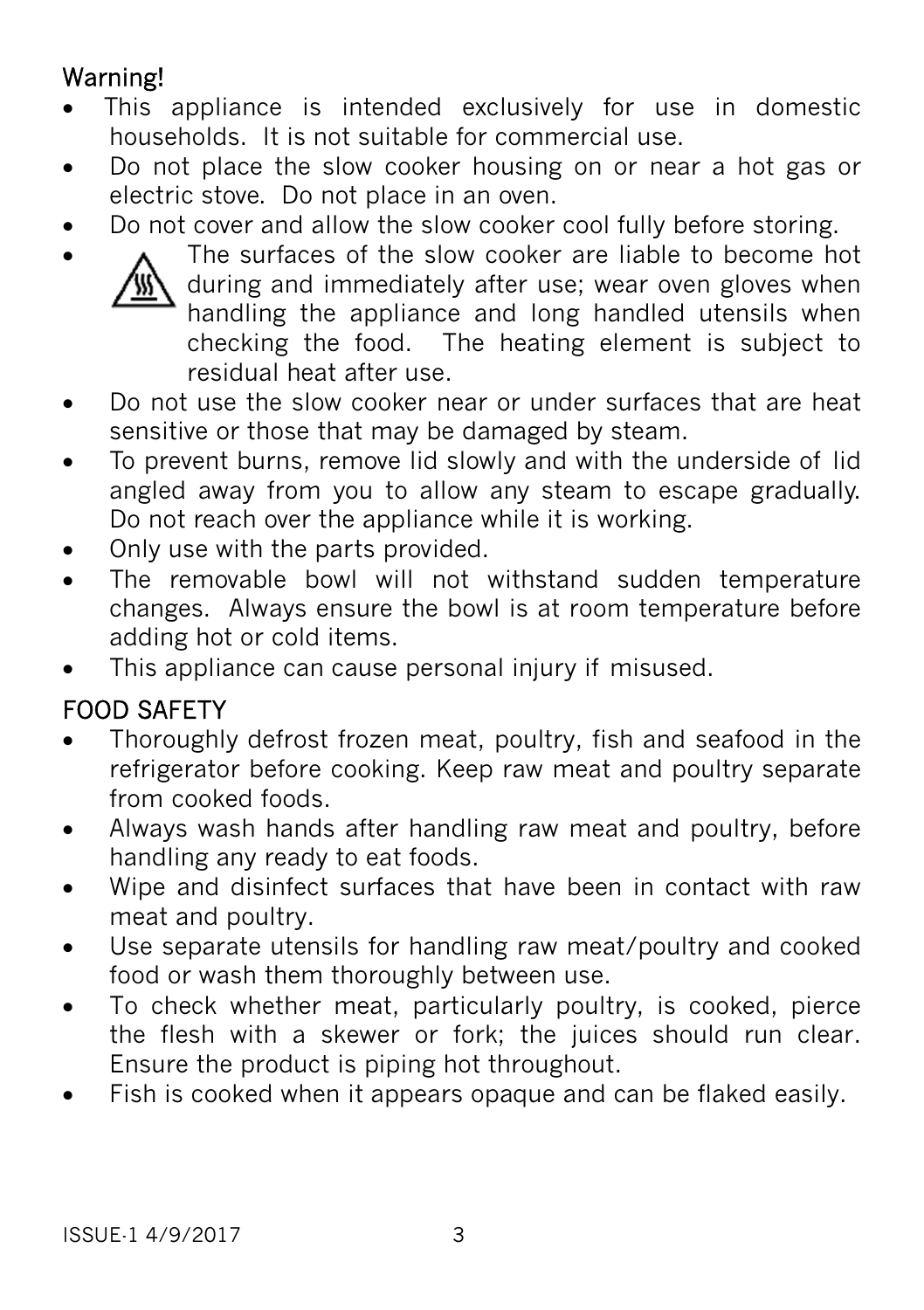# Parts

- 1. Glass lid
- 2. Handles
- 3. Power indicator
- 4. Removable bowl
- 5. Cooker housing
- 6. Control knob



This slow cooker has a total volume of 3.5 litres. Do not fill liquids to the brim of the bowl; leave a minimum of 1cm between the rim where the lid sits and the top of the liquid. The maximum quantity / volume of food / liquid that should be used in this slow cooker is 3.2 litres.

- 1. Before using for the first time. Wash loose parts (removable bowl and lid) in hot water with a little washing up liquid. Rinse and dry thoroughly.
- 2. Place the cooker housing on a stable, flat, heat resistant surface and away from surfaces that may be damaged by steam.
- 3. Fully unwind the cable, plug in and switch on. For your safety do not allow the cable to dangle over the edge of units.
- 4. Cover the bowl with the glass lid and place the bowl into the cooker housing.
- 5. Using the function switch, select HIGH (the indicator light will illuminate) and allow the bowl to preheat for 20 minutes. This time can be used to prepare the ingredients.
- 6. When the bowl has preheated, place the ingredients into the removable bowl. Do not overfill and do not fill to the brim.
- 7. Refit the lid and select the cooking temperature of choice. Cooking food on HIGH will require less time than cooking on LOW and the slow cooker can operate on LOW all day if required.
- 8. When the cooking is complete, select the WARM function to keep the food warm (maximum 4 hours) until it is ready to serve.
- 9. When ready to serve, turn the slow cooker off using the function switch. The indicator light will extinguish.

ISSUE-1 4/9/2017 4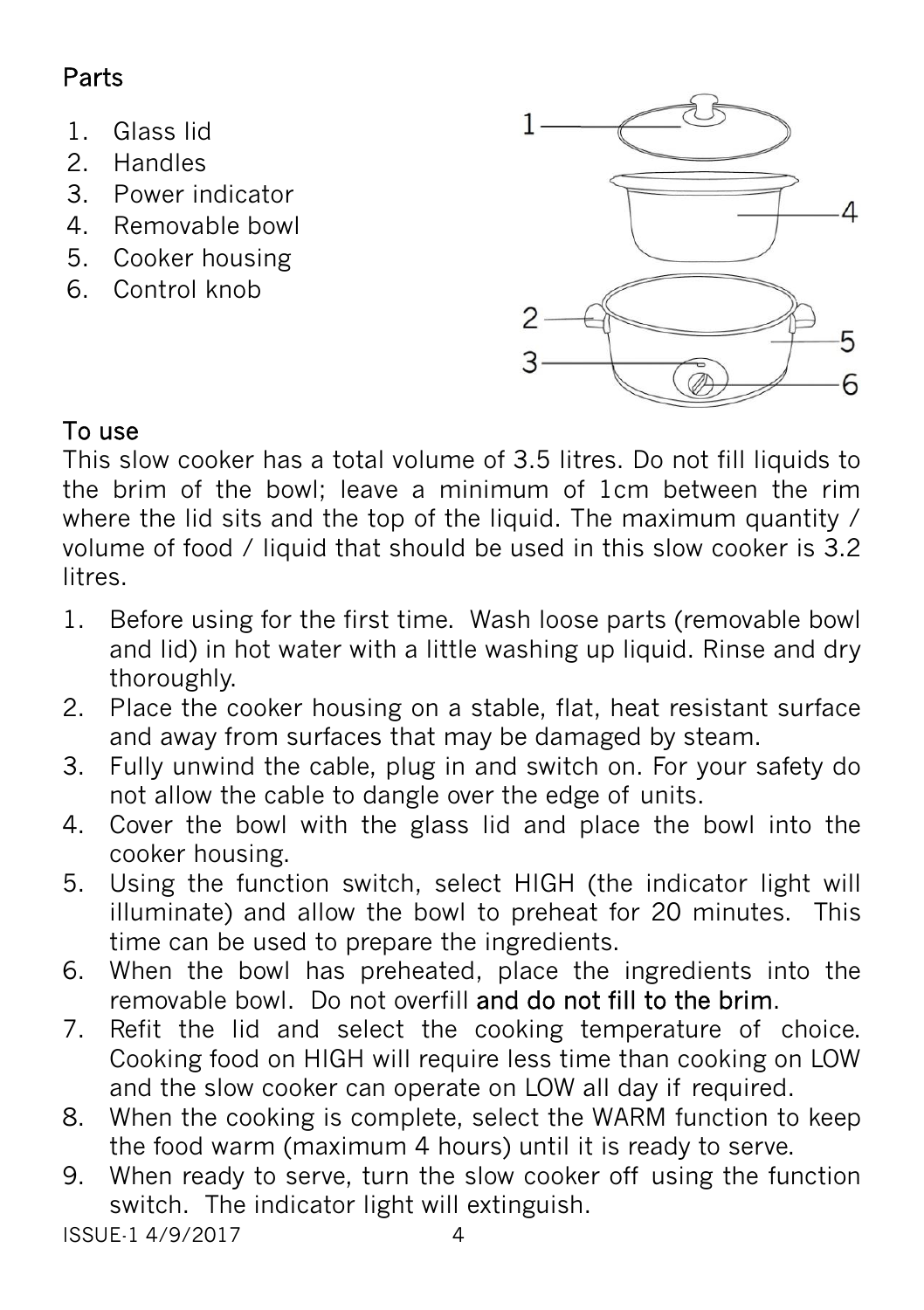## General cooking advice

- All ingredients must be fully thawed before cooking.
- Vegetables such as carrots, potatoes and turnips require longer cooking than many types of meat and should be cut into the smallest sizes practical. Place in the bottom or the sides of the bowl and cover with liquid.
- Dried pulses need to be soaked overnight before adding to the slow cooker and in some instances (e.g. red kidney beans) require boiling for a minimum of ten minutes to ensure that they are safe to eat. Follow 'on pack' guidance when using dried pulses.
- Trim excess fat from meat, as the cooking method does not allow the fat to drain away.
- Avoid lifting the glass lid during the cooking process as this breaks the seal formed around the lid and adds time to the cooking process.
- If adding fresh milk or yoghurt, this should be done in the final two hours of cooking. Evaporated milk may be added at the start of cooking.
- When adding liquid or stock to the slow cooker use hot liquid to reduce the cooking time.
- Part cooking or sautéing vegetables and browning meats before they are added to the slow cooker can reduce cooking times.
- Rice, noodles and pasta are not recommended for long cooking periods. Cook them separately and then add to the slow cooker during the final 30 minutes.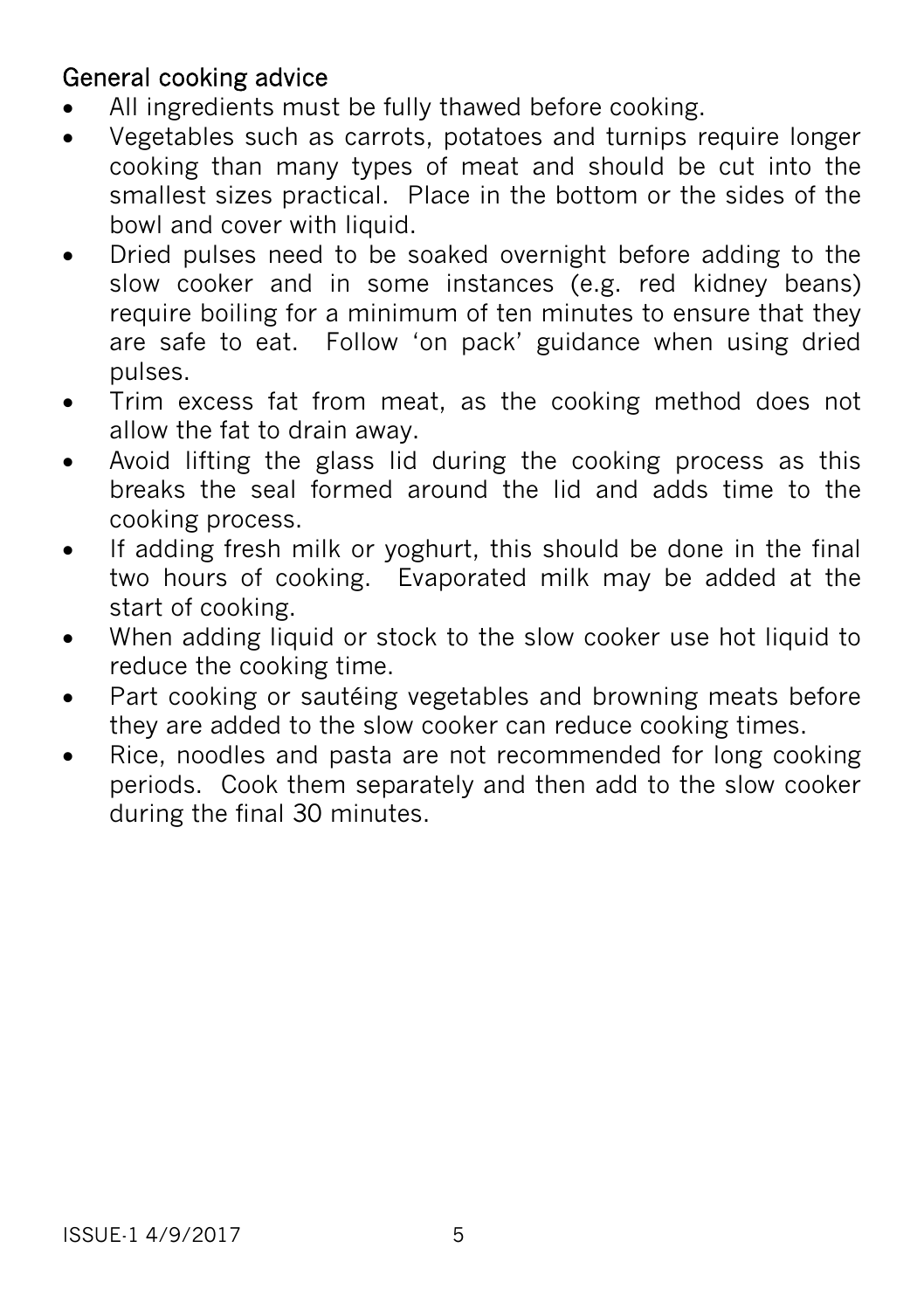## Guide to adapting recipes

- Less cooking liquid is required than conventional recipes as liquids do not boil away in a slow cooker.
- Cook with the lid on and add most ingredients at the same time.
- Most uncooked meat and vegetable combinations will require a minimum of 3 hours cooking.
- The cooking times stated in the table below give approximate conversion times for recipes. For slow cooker recipes, techniques and specific cooking times consult a specialist recipe book.

| Your recipe       | Slow cooking times |               |
|-------------------|--------------------|---------------|
|                   | Low                | High          |
| 30 minutes        | $6 - 8$ hours      | $3 - 4$ hours |
| $31 - 60$ minutes | $8 - 10$ hours     | $5 - 6$ hours |
| $1 - 3$ hours     | $10 - 12$ hours    | $7 - 8$ hours |

# Cleaning

Clean after each use.

- 1. Switch off and unplug the slow cooker and allow it to cool completely.
- 2. Wash loose parts (removable bowl and lid) in hot water with a little washing up liquid. Rinse and dry thoroughly. Not suitable for the dishwasher.
- 3. Wipe the external surface of the slow cooker housing with a soft damp cloth and dry surfaces with a soft dry cloth. Do not use detergent or abrasives as these may scratch the surface. Never immerse the cooker housing in water.

 $\epsilon$ 

### Technical specification

| Rated voltage       | 220-240V AC 50/60Hz |
|---------------------|---------------------|
| Power consumption   | <b>200W</b>         |
| Class rating        | I (Earthed)         |
| <b>BS 1362 fuse</b> | ЗΑ                  |
| Bowl capacity       | 3.5 litres          |
| Cooking capacity    | 3.2 litres          |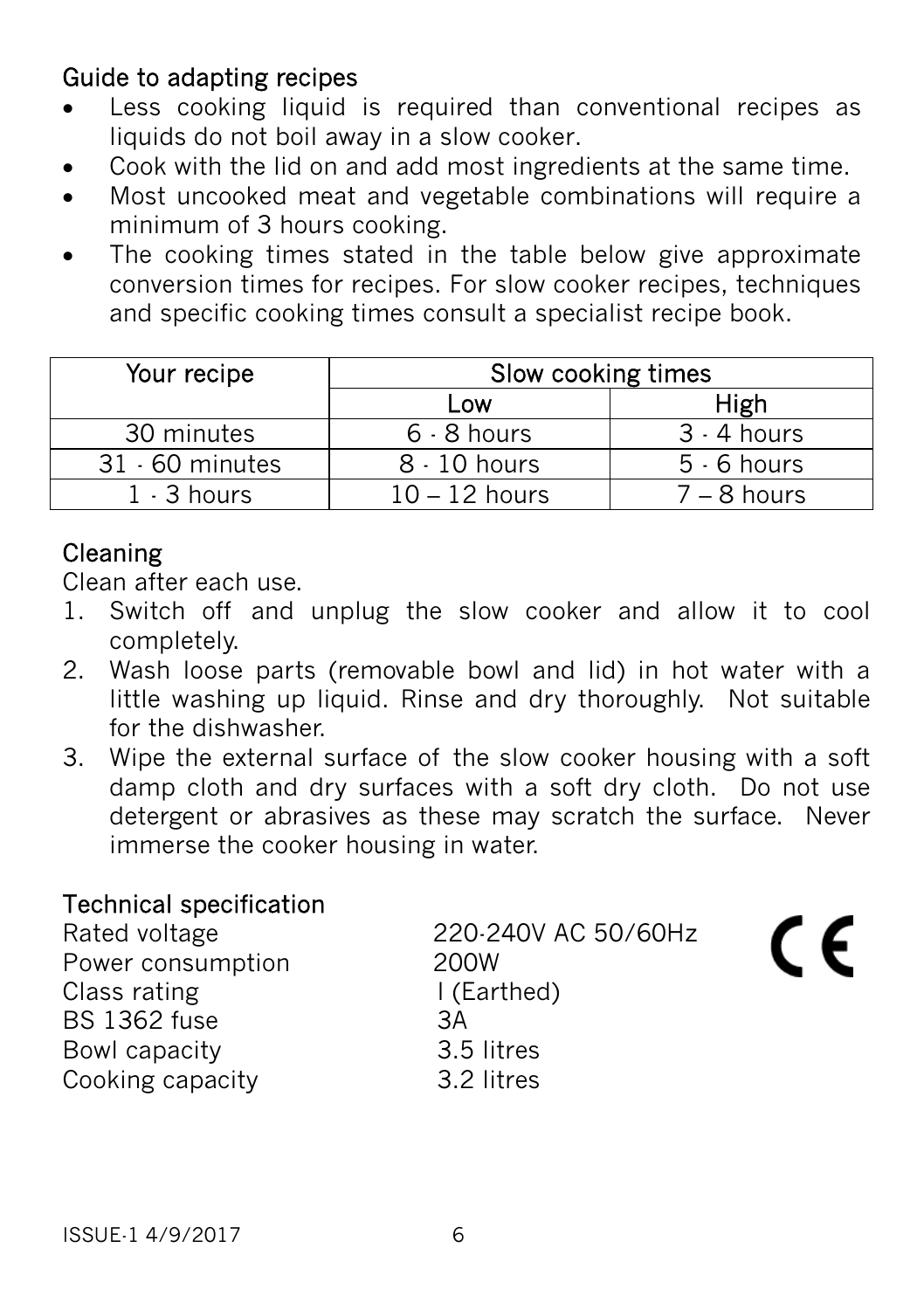### Plug / Wiring advice

The wires in this mains lead are coloured in accordance with the following UK electrical code: BLUE = NEUTRAL  $B$ R $OWN = I$  IVF

 $GREEN + YELLOW = EARTH$ 

#### Non-rewireable plug

This appliance may be fitted with a "non-rewireable" plug. If you need to change the fuse in a "non‐rewireable" plug, the fuse cover must be refitted. If the fuse cover is lost or damaged, the appliance must not be used.

#### Rewireable plug

The colours of the wires in the mains lead of this appliance may not correspond with the coloured markings identifying the terminals in a rewireable plug. Rewireable plugs should only be replaced by a suitably competent person. If in doubt, consult a qualified electrician.



The BLUE wire must be connected to the terminal marked with the letter N

The BROWN wire must be connected to the terminal marked with the letter L

The GREEN & YELLOW wire must be connecting to the terminal marked with the letter E or the earth symbol  $\bigoplus$ .

#### Recycling electrical products

This marking indicates that this product should not be disposed with other household wastes throughout the EU. To prevent possible harm to the environment or human health from uncontrolled waste disposal, recycle it responsibly to promote the sustainable reuse of material resources. To return your used device, please use the return and collection systems or contact the retailer where the product was purchased. They can take this product for environmental safe recycling.

| If you encounter any problems<br>with this product please call our<br>customer care team on | Produced in China for<br>Argos Limited,                                     |
|---------------------------------------------------------------------------------------------|-----------------------------------------------------------------------------|
| 0345 640 30 30                                                                              | 489 - 499 Avebury Boulevard<br><b>Central Milton Keynes</b><br>MK9 2NW. UK. |